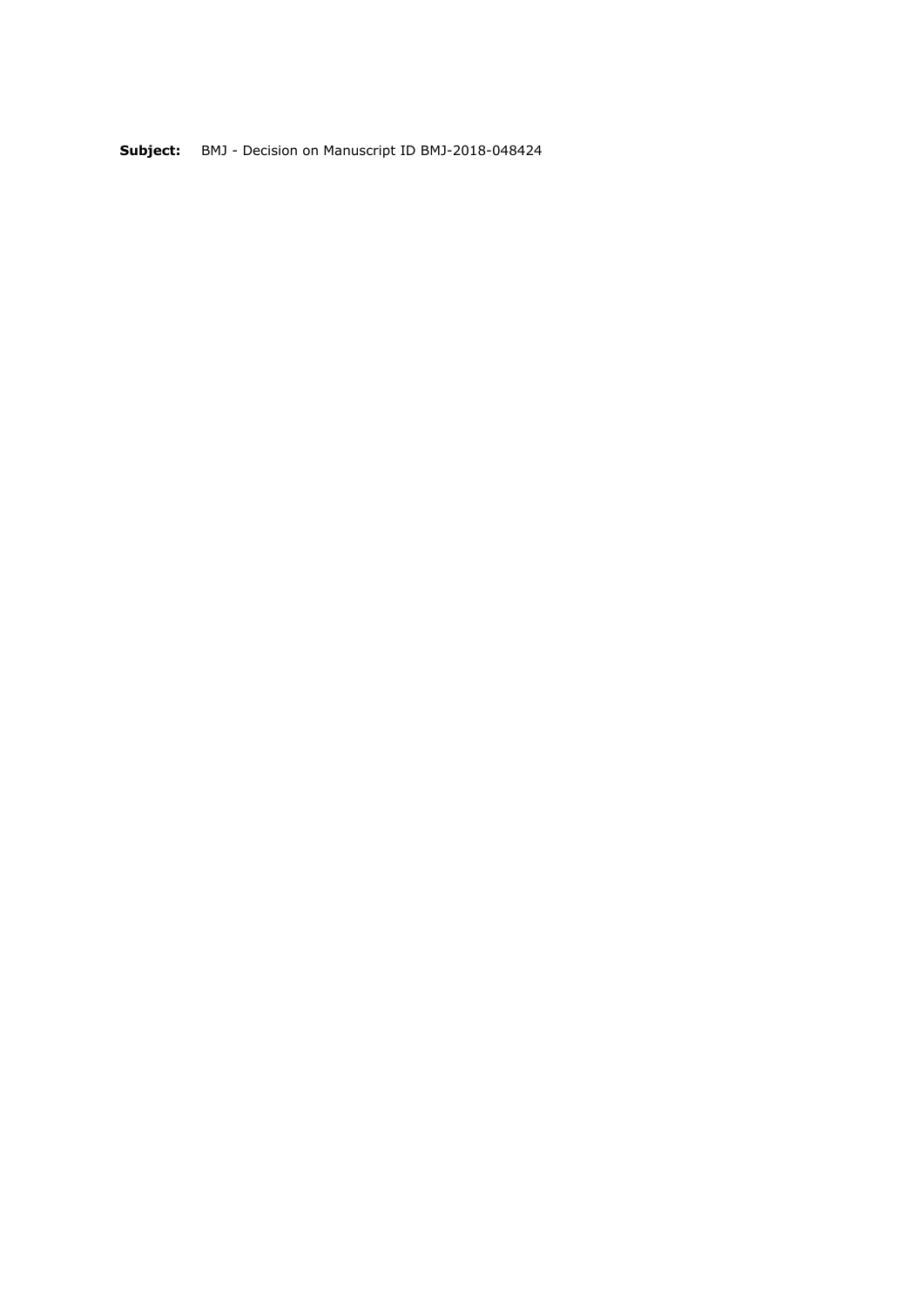# **Body:** 18-Apr-2019

Dear Mr. Wei,

Manuscript ID BMJ-2018-048424 entitled "Air pollution and cause-specific risks and costs of hospital admissions"

Thank you for sending us your paper. We sent it for external peer review and discussed it at our manuscript committee meeting. We hope very much that you will be willing and able to revise your paper as explained below in the report from the manuscript meeting.. We are looking forward to reading the revised version and reaching a final decision.

Please remember that the author list and order were finalised upon initial submission, and reviewers and editors judged the paper in light of this information, particularly regarding any competing interests. If authors are later added to a paper this process is subverted. In that case, we reserve the right to rescind any previous decision or return the paper to the review process. Please also remember that we reserve the right to require formation of an authorship group when there are a large number of authors.

When you return your revised manuscript, please note that The BMJ requires an ORCID iD for corresponding authors of all research articles. If you do not have an ORCID iD, registration is free and takes a matter of seconds.

Sincerely, Elizabeth Loder, MD, MPH eloder@bmj.com

\*\*\* PLEASE NOTE: This is a two-step process. After clicking on the link, you will be directed to a webpage to confirm. \*\*\*

https://mc.manuscriptcentral.com/bmj?URL\_MASK=72bdd248685b4f0ebfc92fe55b5de982

\*\*Report from The BMJ's manuscript committee meeting\*\*

These comments are an attempt to summarise the discussions at the manuscript meeting. They are not an exact transcript.

Present: Wim Weber (chair); Tim Cole (statistician); Elizabeth Loder; Helen MacDonald; Tiago Villanueva

Decision: Put points. Statistician will review revision.

\* The outcomes of hospitalizations, death and other clinical outcomes are important and generalizable. The economic outcomes are less relevant for a non-US audience. They do not detract from the value of the paper but may be less relevant.

- Our statistician thought the analysis was broadly valid but would like the following points addressed in a revision:

-Reduce the emphasis on statistical significance, given that  $n = 95$  million.

\*-What this study adds, item 2, this seems confirmatory not new.

- Please explain more clearly why the focus is on PM2.5 rather than say PM5 or PM10.

-How focussed is a zip code for estimating exposure to PM2.5?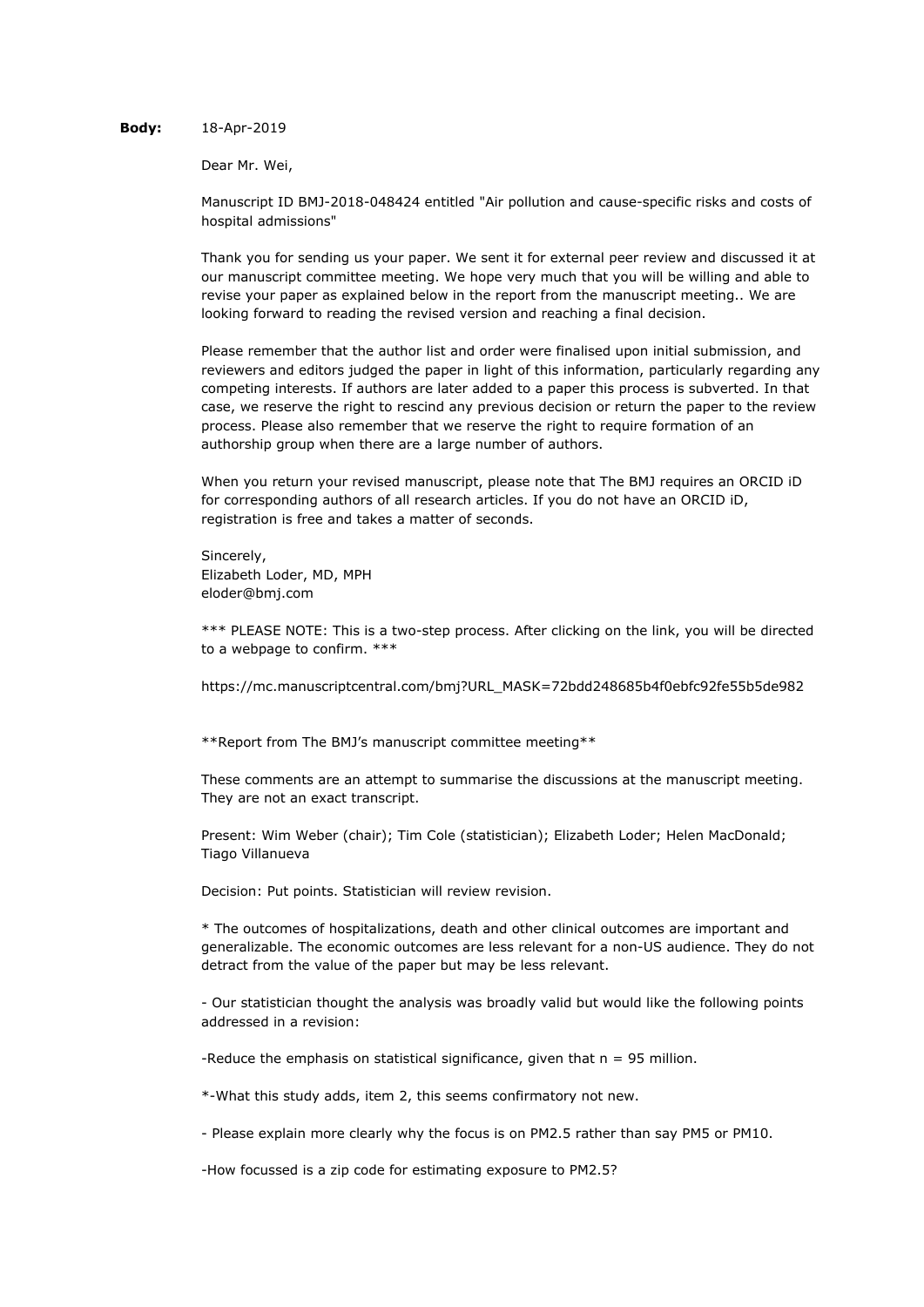-Odd that the analysis focuses on the health improvement due to reducing PM2.5 rather than the more obvious health risk of PM2.5, i.e. inverting all the risk ratios. Ref 3 points out this is causal language – risk reduction. We agree.

-Page 10 lists five distinct outcomes: hospitalizations, in-hospital deaths (not deaths at discharge), discharges to nursing homes and to home, plus days of hospitalization. But actually they are all the same – i.e. outcome 1 suitably scaled to reflect the average experience. Thus they are all significant to the same extent. This assumes for example that PM2.5 does not affect the proportion of deaths among hospitalizations, which is a strong assumption and easily tested by modelling in-hospital deaths as a separate outcome. And ditto for "outcomes" 3 to 5.

\* We thought that the PM2.5 exposure measurements are not explained well: you say you used zip codes and then go on to "estimate daily PM2.5 levels with a 1 km  $\times$  1 km resolution in the continental US using a well-validated satellite-based neural network model". At what level did you input the PM2.5 exposure per patient ?

\* Consider providing a bit more information in the introduction about the various types of particulate matter, where they come from, known health problems linked to them.

\* In the methods would help to say in plain english what a "disease group"

\* Missing both PPI declaration and dissemination plan. This is where authors could potentially involve patients and advocacy groups by preparing with then materials for advocacy groups, presenting with them about the issues etc.

Please revise your paper to respond to all of the comments by the reviewers. Their reports are available at the end of this letter, below.

In your response please provide, point by point, your replies to the comments made by the reviewers and the editors, explaining how you have dealt with them in the paper.

Comments from Reviewers

Reviewer: 1

Comments:

This is an interesting and informative study which is of interest for both policy and academic communities (public health, health economics). The study utilises a large database (Medicare records) to assess risk of hospitalisation associated with PM2.5 exposure for specific disease groups among the elderly US population. The links between short-term PM2.5 exposure and increased risk of hospital admission for respiratory and cardiovascular disease are well established; however this study extends current understanding to a wide range of disease conditions, and estimates the associated economic burden.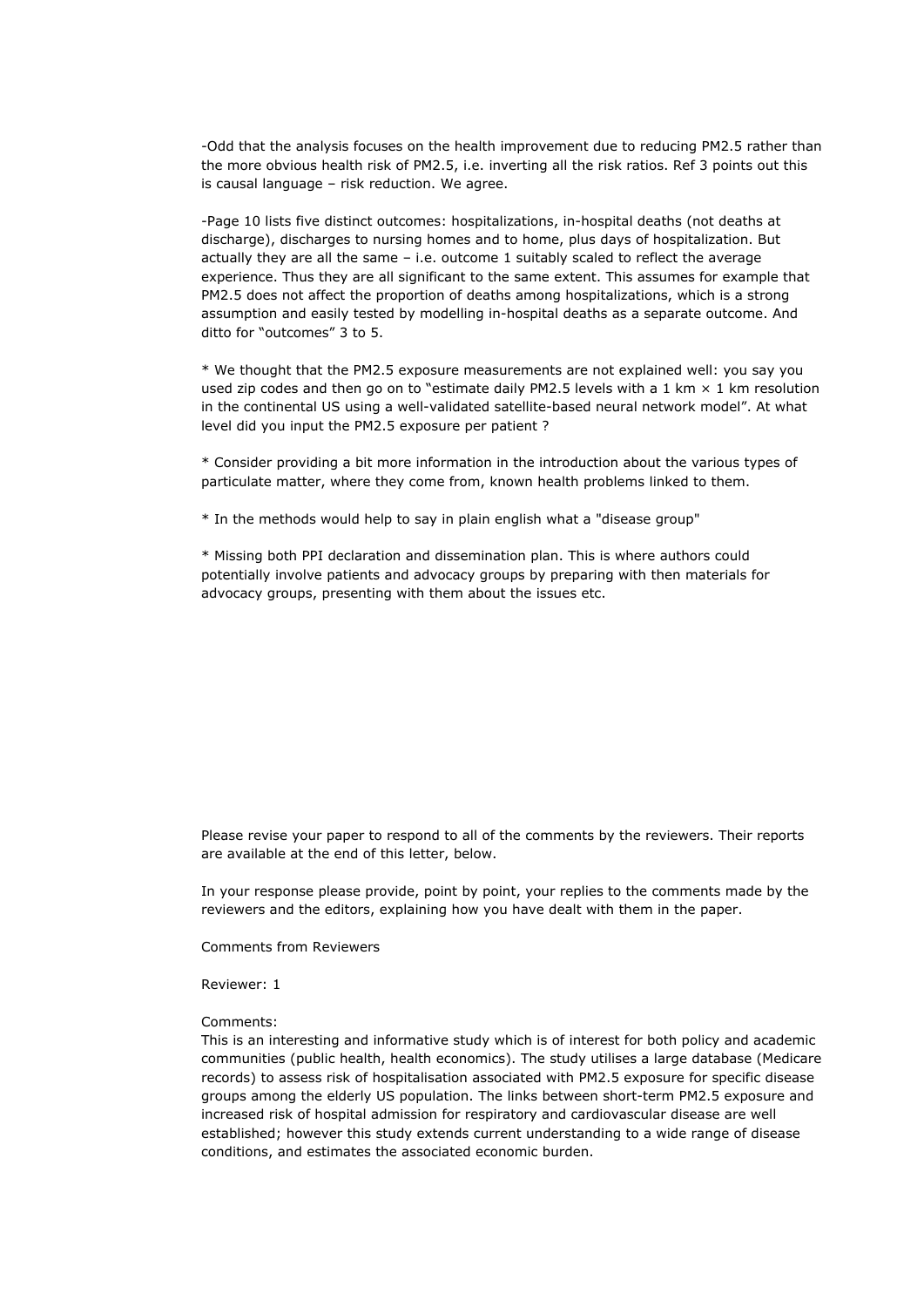The methodology applied is not novel, however the use of a large scale database of a vulnerable population group and case-crossover design is a suitable approach, generating findings which contributes to existing knowledge in this context (US).

## Title and abstract

- The title does not clearly reflect the setting of the study or the study population and would be more accurate if it referred to elderly Medicare recipients.

### Introduction:

- The authors do not explicitly outline the rationale for selection of patients aged >65 years) and further detail concerning the vulnerabilities of this group would be helpful.

- The use of the term 'agnostic' is unusual and presumably refers to a null a priori hypothesis and objective research approach. This could be improved by use of an alternative term.

- Classification of disease outcomes into 214 mutually exclusive groups is not adequately justified. Many of these conditions will have overlapping and interrelated aetiological and risk factors which is overlooked by the study authors.

- The Medicare population is unlikely to be representative of the general population, therefore the study has an inherent selection bias. The implications of the use of this database merit further consideration and exploration in the background text.

### Methods:

- The study time period (2000-2012) is not described in sufficient detail and it is unclear why more recent data was not included in the study. Demographic (and air pollutant composition) changes since 2000 limit interpretation and generalisability of study findings. - Provision of informal care (e.g. by family members) and associated opportunity costs has not been considered or costed within health economic analyses (presumably due to the limitations of data sources used).

- PM2.5 exposure data are modelled from US EPA monitoring station data, however these estimates will be less reliable in rural areas with lower background concentrations. There is no reference to the lack of information concerning indoor and occupational exposures.

- The study is reliant upon accurate coding of hospital admissions and this process requires further detailed description.

- Seasonal factors will be associated with both pollutant concentrations and risk of hospital admission and therefore merit consideration in the analyses. Discussion

- This could be improved with a more detailed consideration of the limitations concerning generalisability of study findings, given the characteristics of the study population. - Behavioural factors are important confounding factors which are not considered – these are also likely to influence and modify a range of risk factors. High pollutant episodes may also result in changes in medication regimens for those with chronic conditions, which in turn could increase hospitalisation risk. The discussion does not adequately capture the complexity of these relationships and implies a causal relationship between short-term PM2.5 concentrations and risk of hospitalisation for a wide range of disease outcomes.

Additional Questions: Please enter your name: Dr Suzanne Bartington

Job Title: Clinical Research Fellow

Institution: University of Birmingham

Reimbursement for attending a symposium?: No

A fee for speaking?: No

A fee for organising education?: No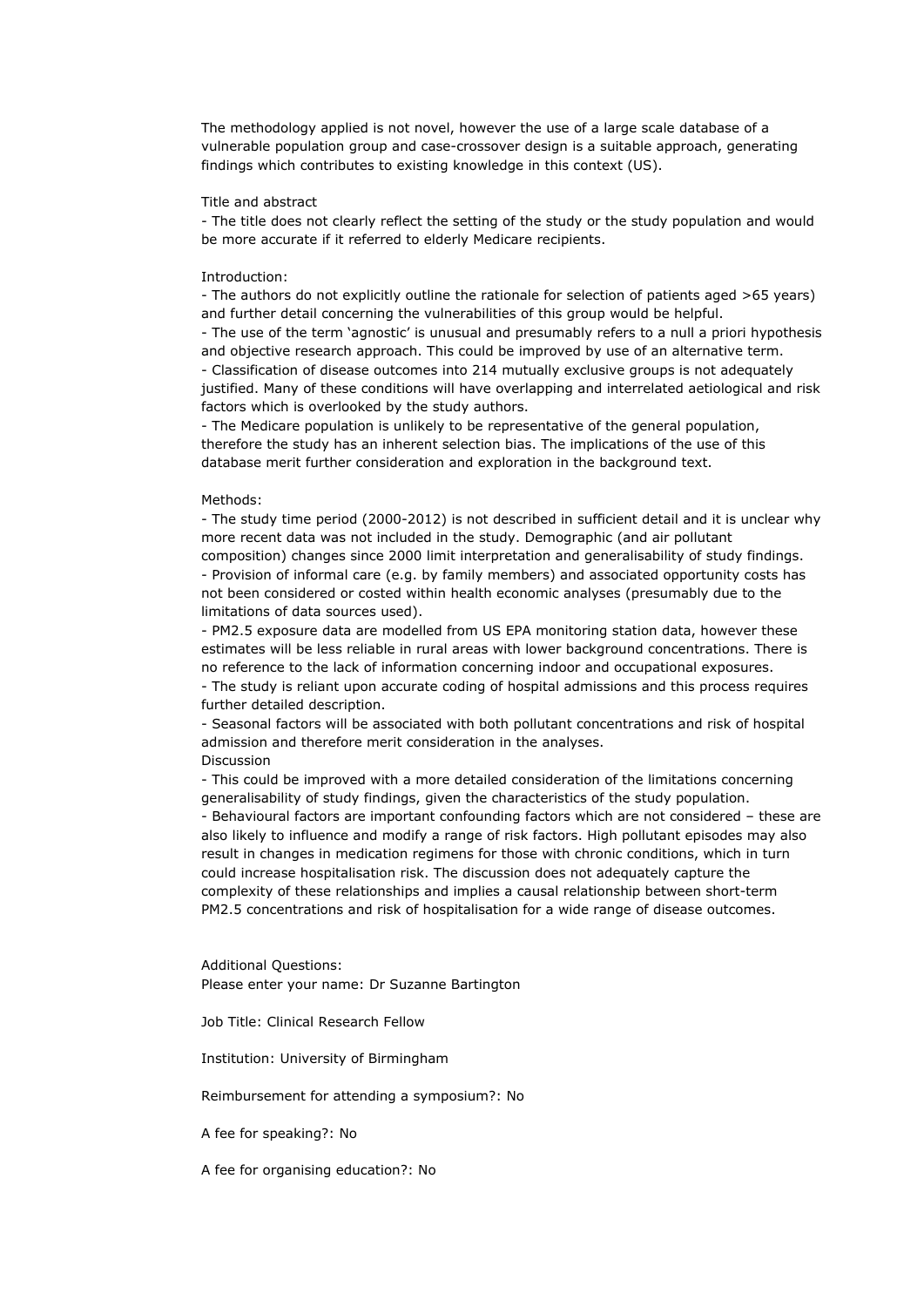Funds for research?: No

Funds for a member of staff?: No

Fees for consulting?: No

Have you in the past five years been employed by an organisation that may in any way gain or lose financially from the publication of this paper?: No

Do you hold any stocks or shares in an organisation that may in any way gain or lose financially from the publication of this paper?: No

### If you have any competing interests <A

HREF='http://www.bmj.com/about-bmj/resources-authors/forms-policies-and-checklists/dec laration-competing-interests'target='\_new'> (please see BMJ policy) </a>please declare them here:

# Reviewer: 2

#### Comments:

Wei et al. reported the results of one of the largest case-crossover studies ever conducted to investigate the potential health and economic implications of short-term PM<sub>2.5</sub> exposure, based on 12 years of Medicare inpatient hospital claims data from the United States. While the short-term association of PM<sub>2.5</sub> and a range of cardio-respiratory diseases have been extensively studied, the present study undertook an agnostic approach to look at 214 mutually exclusive categories of diseases covering nearly all plausible disease conditions. It is an interesting study, but there are several aspects of the manuscript where considerable revisions could be useful before it is considered for publication.

# Some fundamental issues:

• The use of causal language: as an observational study, this manuscript was written, rather inappropriately, in a causal tone. The authors reported relative/ absolute risk or cost "reduction" associated with per unit "reduction" of exposure as if intervention was conducted to alter PM<sub>2.5</sub> levels. Similarly, the claims on economic "benefits" associated with PM<sub>2.5</sub> "reduction" also inappropriately imply causality (for the sake of consistency, I will use the term "cost" instead of "benefit" from this point onward).

It would be more appropriate to present at least the main results the other way round, to show the excess risks and costs of hospitalisation associated with higher PM<sub>2.5</sub>, and avoid using causal language (e.g. "reduction") throughout the manuscript.

• The use of an agnostic approach: this approach could be valuable, especially for generating hypothesis. However, because of the use of causal language, the results/ discussions on the newly identified associations do not appropriately reflect that this study is generating new hypothesis for those conditions and the totality of evidence for those are relatively weak.

It is important to indicate which of the disease conditions were rarely studied on the tables and figures (in addition to the in-text descriptions on some of those conditions), to help readers who are not familiar with the literature to evaluate the evidence appropriately.

In the discussion section, the authors attempted to explain some of the novel associations observed by linking various different conditions which have been suggested (not always with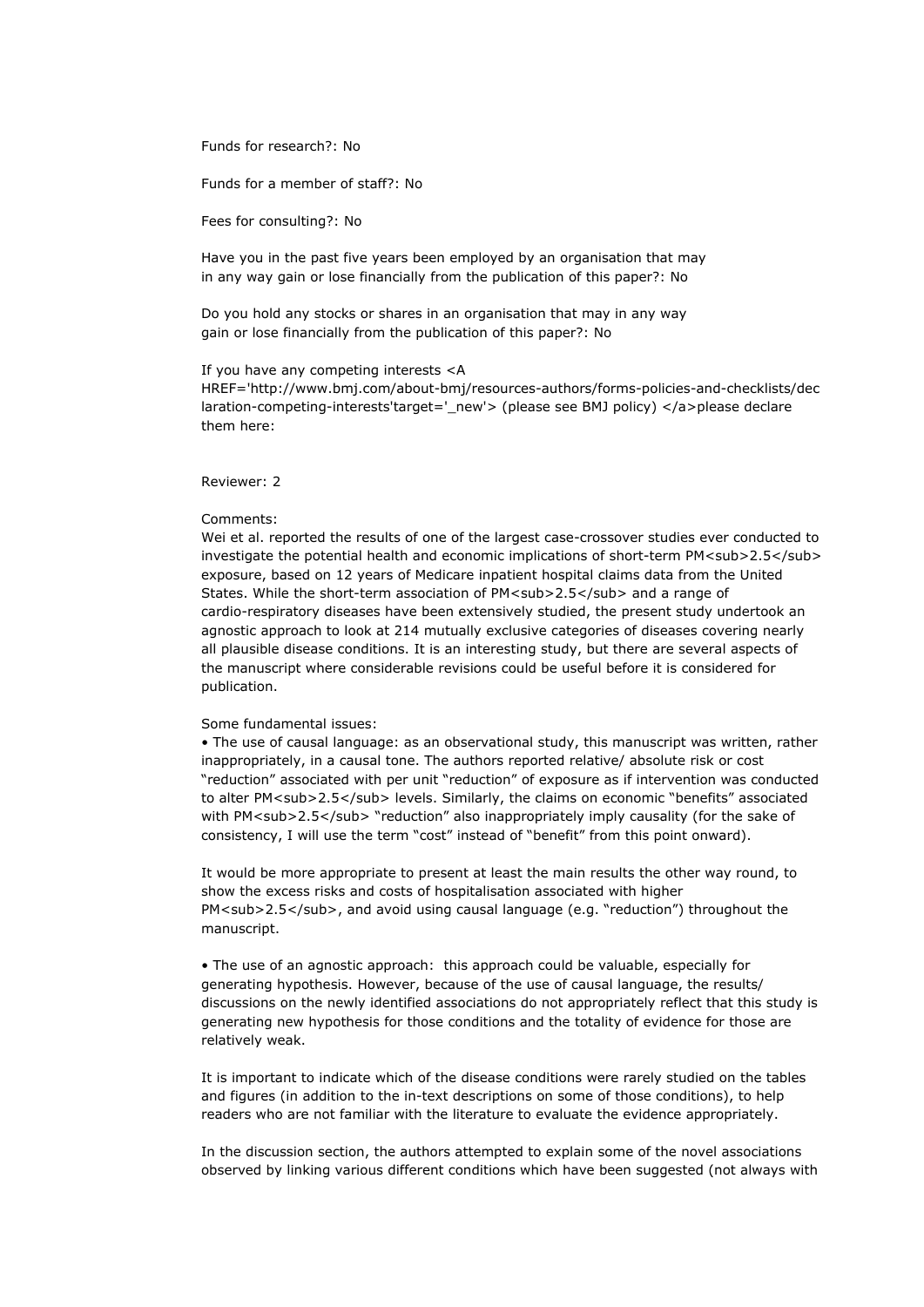abundant evidence) to be linked to PM<sub>2.5</sub>. These were highly speculative and they provided no data from their study to support their claims. Taking a similar approach, one could argue that increased PM<sub>2.5</sub> exposure is linked to angina/ shortness of breath/ COPD exacerbation, which may in turn link to injuries (e.g. fall/ traffic accident/ suffocation), which are part of the negative controls of this study. I believe a better approach would be to acknowledge the lack of existing evidence (and novelty) on those associations and call for further investigations into the mechanisms/ epidemiological associations directly.

• Estimation of healthcare costs/ benefits: the estimated healthcare costs may be subject to bias, because a substantial fraction of that came from weak statistical associations that are not adequately supported by literature. I agree with the authors that the previous estimations based on several major cardio-respiratory diseases could be underestimating the total costs, but they should also acknowledge the potential bias by the novel associations (e.g. not causally linked conditions i.e. false positive) / agnostic approach (underestimation: e.g. null association for some conditions e.g. stroke that would have been included in the previous estimation).

For the above reasons, reporting overall summary estimates for cost/ hospital admission could be very misleading. I suggest the authors to present the aggregated absolute numbers of hospitalisation and costs related to the more well-established conditions (e.g. cardiorespiratory disease) and those related to the novel ones separately, and note more clearly that the latter ones are of greater uncertainty.

• Disease classification: I am not sure whether examining the 214 disease conditions separately is the ideal approach to maximise the utility of the data. Many of the conditions (e.g. some of the cardiovascular diseases) are closely related and share similar disease pathogenesis pathways, and they are often studied together in broader categories in relevant literature (including clinical trials). The separation of these related conditions could be clinically informative for some specialists, given sufficient statistical power, but the present study (despite the enormous sample size) does suffer from the lack of power, especially given after Bonferroni correction as the authors noted. This is especially unhelpful to policymakers who need no overly-scattered information on sub-classes of disease conditions (vs broad categories of major diseases).

Combining related conditions could 1) reduce the number of comparisons made and improve statistical power of the analyses, thus reducing false negatives and enhance the robustness of the results; and 2) provide more comprehensible results for policymakers and epidemiologists.

Other major comments:

• The limitations of the exposure classification method were not adequately discussed: o The exposure assessment model is probably one of the best available, but the R-squared vary considerably across the continent, with rather poor validity for some parts of the US, especially central, north and southwest.

o Although the authors noted that the use of ZIP codes instead of individual addresses may result in misclassification, more elaboration is needed. For example, the geographical coverage of ZIP codes vary substantially and is rather large in general (~90-square miles according to online sources) – that means every single participant (possibly thousands) in the same ZIP code would have identical exposure value.

## • Other limitations:

o I'd love to see some discussion about how changing air pollution levels may influence individuals' health seeking behaviour (not biologically influencing the disease conditions) which may in turn confound the observed association – and this can't be addressed in the present study.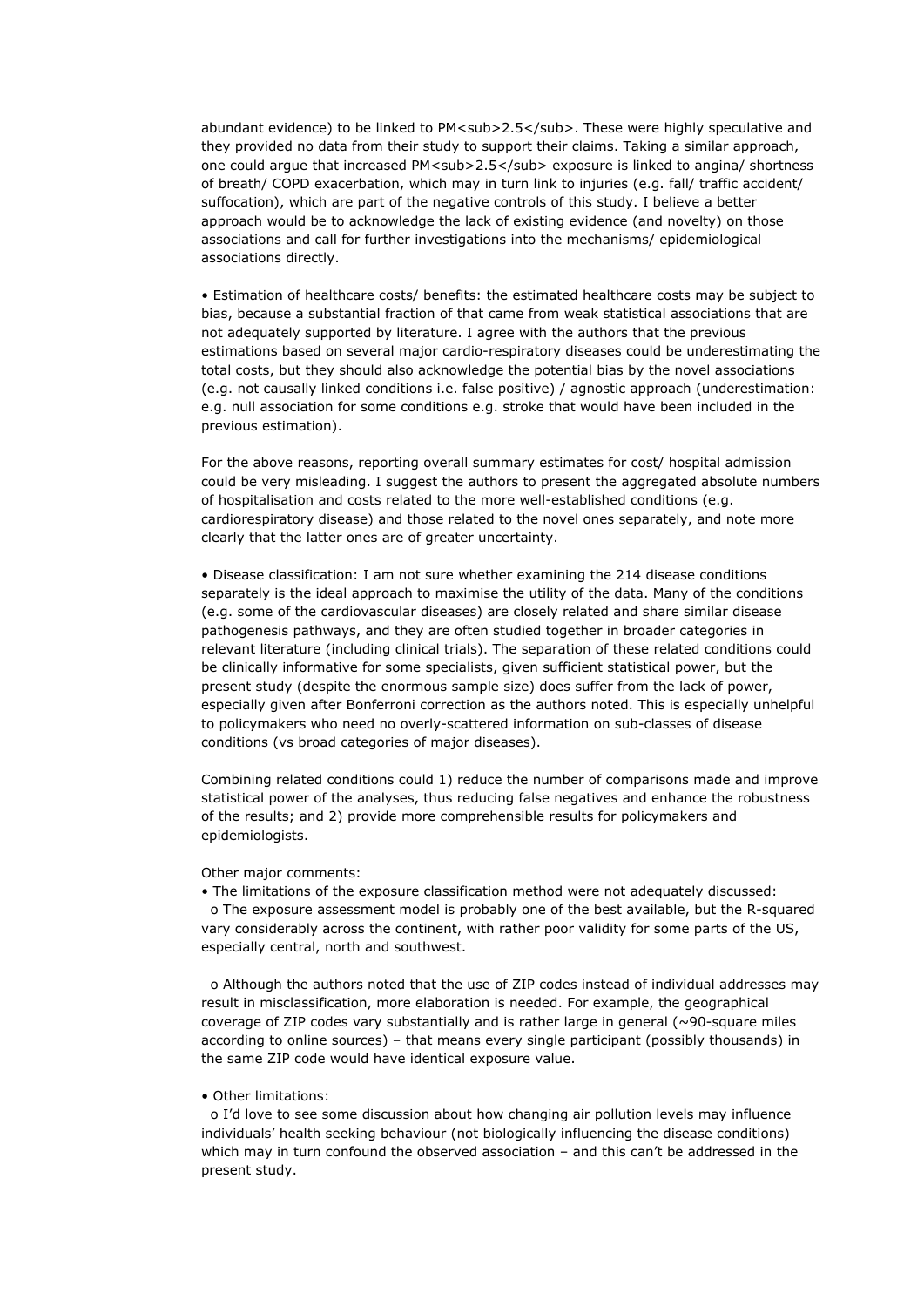o The confounding effects from lifestyle factors, such as smoking and drinking, may not be fully accounted for by the case-crossover design. Although relatively little literature exist, it is logical to expect that short-term day-to-day variation in e.g. smoking (a form of aerosol exposure) may induce certain health effects if this is true for tiny variations (1µg/m<sup>3</sup>) of ambient PM<sub>2.5</sub>. It is unreasonable to expect any study of this kind to be able to fully account for such confounding effects, but one should not just omit that and the results should be interpreted in the light of such limitation.

### Minor comments:

• Abstract: It would be helpful to provide not only qualitative summary of the key findings but also the relative risk estimates (and 95% CIs) for each of the outcome mentioned to enable a more immediate understanding about the effect sizes of the associations identified.

### • Introduction:

o A brief qualitative definition of particulate matter or PM2.5 would be needed for the general readership of BMJ who may not be familiar with the concept

o The GBD study cited is not up-to-date.

o Please provide relevant references to support the statement about the long-term health effects of PM<sub>2.5</sub> exposure.

### • Statistical analysis:

o As the authors noted, the use of Bonferroni correction could be overly-conservative, and some previously known associations (e.g. with stroke admission) were found to be statistically not significant. I suggest the authors to use false discovery rate adjustment for the main analysis and Bonferroni correction for sensitivity analysis.

o The distributed lag effect of temperature could be well-beyond 5 days (at least for acute cardiovascular and respiratory conditions) and the effects of  $1^{\circ}$ C change in temperature is larger than, if not similar to, that of 1µg/m<sup>3</sup> PM<sub>2.5</sub>. I am not sure the adjustments for lag 0-1 in the main analyses and lag 0-4 in the sensitivity analyses could account for the confounding adequately. Indeed, some of the results from the sensitivity models tend to be slightly larger than those from the main models (although not statistically significant; e.g. CSS 101). It is also worth noting that the (counter-intuitive) negative association with influenza, for example, became non-significant in the sensitivity model, and temperature is closely linked to upper respiratory infection. Further sensitivity analysis by adopting different distributed lag structure is recommended.

o Why was relative humidity not adjusted for?

o The authors are leading experts in their field, but it may be more appropriate to cite slightly more of others' work in supporting the use of the time-stratified case-crossover analytical approach, as opposed to having 3 out of 4 references being their previous work (page 8 lines 25-30)?

• Disease endpoints specifications: some of the disease categories could be rather vague, especially for non-clinicians. It would be helpful to include a list of the endpoints studied and their corresponding ICD-10 codes (ICD-9 optional) in the appendix – ICD-10 because it can be presented more neatly than ICD-9 and that is what the majority of the world use in the past decade.

• The cumulative excess costs associated with PM<sub>2.5</sub> exposure appeared to be enormous, but it is important to evaluate this in the light of the total healthcare cost in the US or Medicare system – as it is well-established that the US healthcare system is not the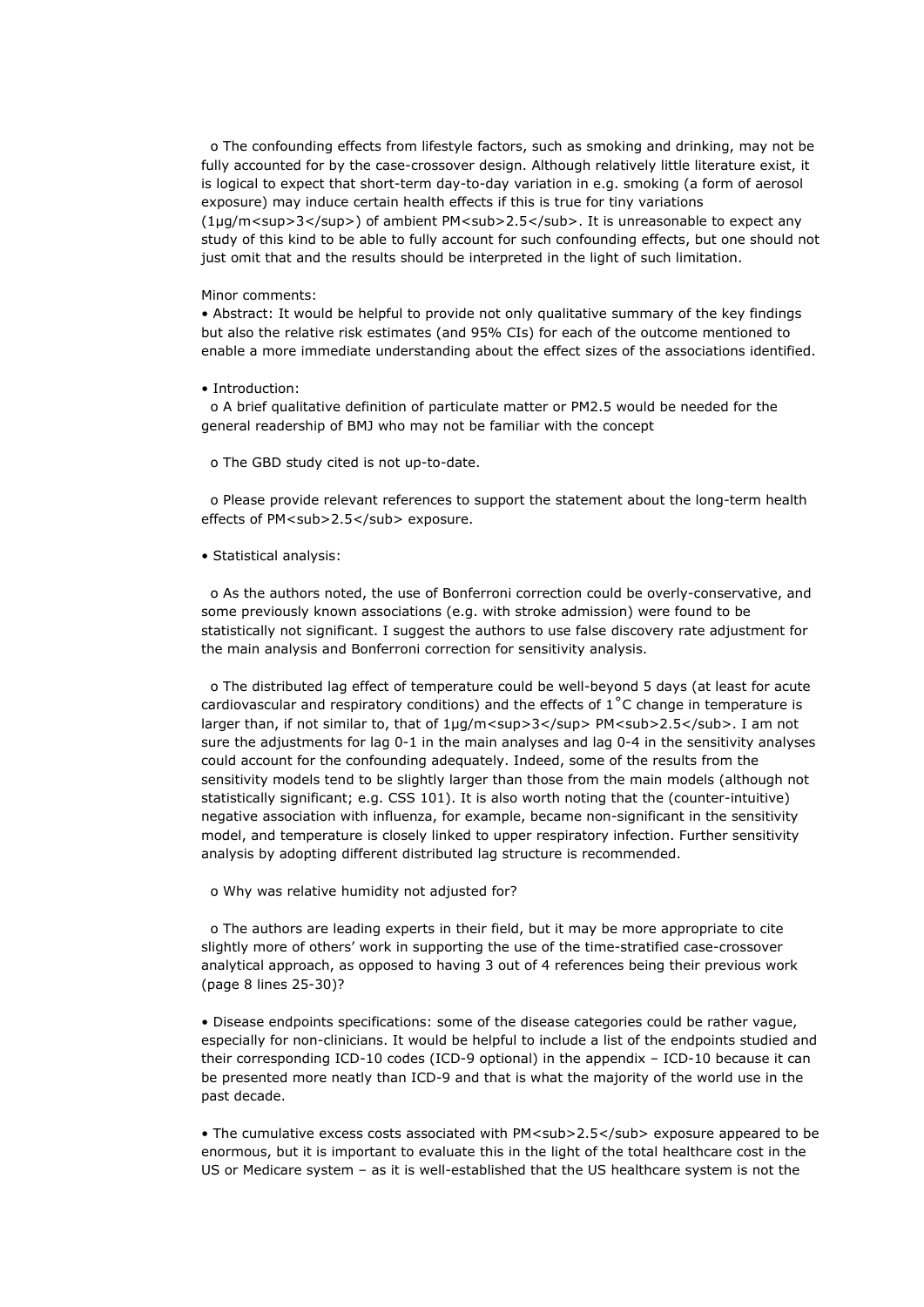most efficient one worldwide. Presenting proportion / some form of attributable fraction would be helpful to more objectively evaluate the relative economic burden, and it will be more relatable and comparable to other settings with different healthcare systems.

Additional Questions: Please enter your name: Ka Hung Chan

Job Title: Research Fellow

Institution: University of Oxford

Reimbursement for attending a symposium?: No

A fee for speaking?: No

A fee for organising education?: No

Funds for research?: No

Funds for a member of staff?: No

Fees for consulting?: No

Have you in the past five years been employed by an organisation that may in any way gain or lose financially from the publication of this paper?: No

Do you hold any stocks or shares in an organisation that may in any way gain or lose financially from the publication of this paper?: No

#### If you have any competing interests <A

HREF='http://www.bmj.com/about-bmj/resources-authors/forms-policies-and-checklists/dec laration-competing-interests'target='\_new'> (please see BMJ policy) </a>please declare them here: I declare no known competing interest.

# Reviewer: 3

Comments:

This paper assesses the risks of hospitalizations and the healthcare costs associated with short-term exposure to PM2.5.

The authors investigate 214 disease groups and give the number of hospitalizations, the healthcare costs and the value of statistical life for each 1 ug/m3 reduction in PM2.5 exposure.

The originality of the paper is based on the huge number of conditions studied, and on the economic evaluation. Given the number of disease groups, with conditions that have not been investigated in previous studies on short-term effects of air pollution, the paper will encourage future research on the topic. The economic costs reported will provide policymakers important information.

I think that in this moment a paper based on an agnostic approach is useful for both WHO and local governments.